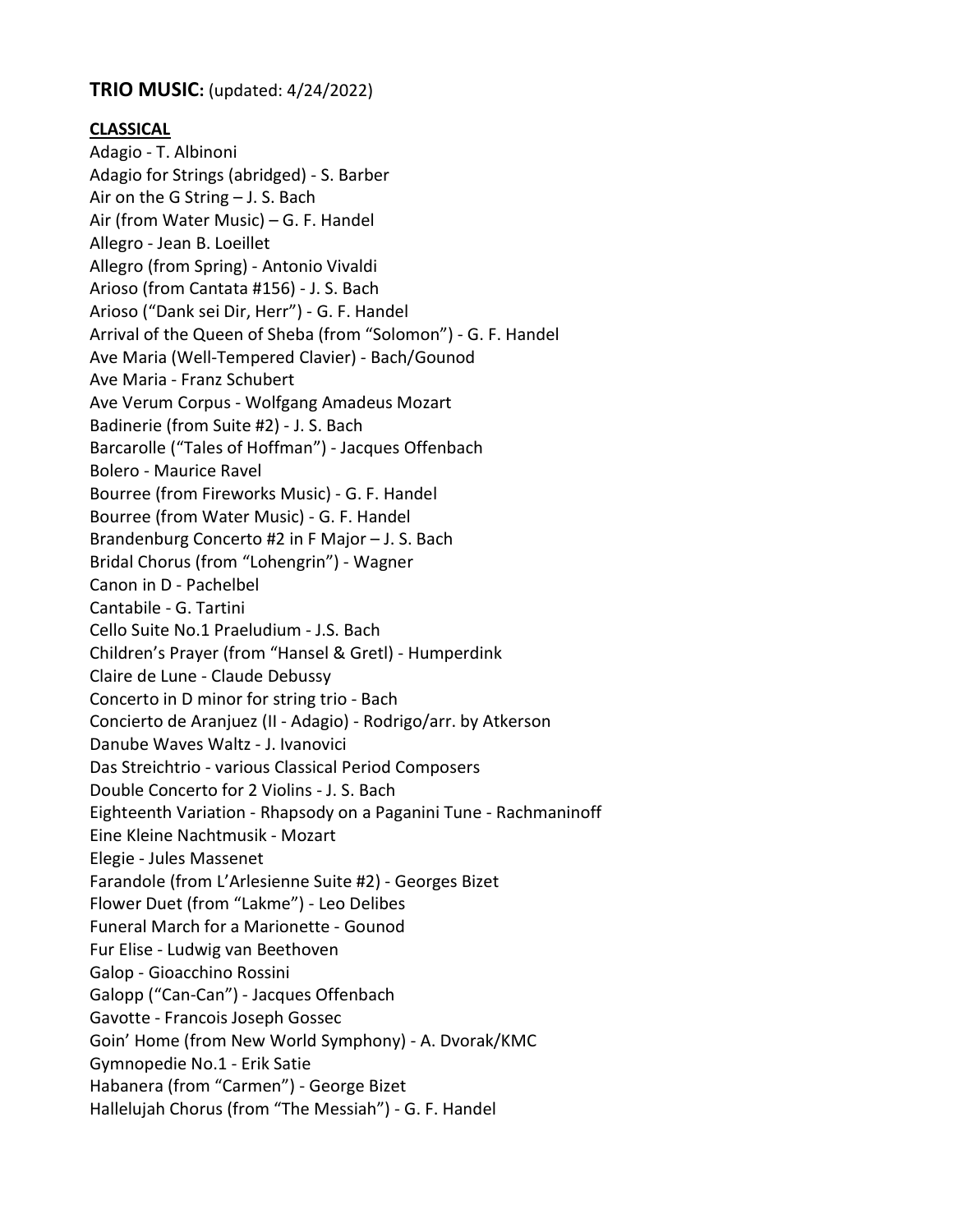Heavens Are Telling, The (from "The Creation") - Haydn Hornpipe (from Water Music) - Handel Humoresque - Antonin Dvorak Hungarian Dance #5 - Johannes Brahms I Love Thee - Edvard Grieg Jesu, Joy of Man's Desiring - Bach Juliet's Waltz Song (from "Romeo & Juliet") - Gounod La Rejouissance (from Fireworks Music) - G. F. Handel Largo (from Xerxes) - George Frederic Handel Laughing Song (from "Die Fledermaus") - Strauss March - Johann Sebastian Bach March in D Major (from Anna Magdelena Notebook) - J. S. Bach Meditation (from "Thais") - Jules Massenet Menuet (from Fireworks Music) - G. F. Handel Menuet in G - Johann Sebastian Bach Minuet - Ludwig van Beethoven Minuet - Luigi Boccherini Moment Musicale - Franz Schubert Musetta's Waltz (from "La Boheme") - Puccini Nessun Dorma - Puccini Nimrod ("Enigma" Variations) - Edward Elgar Nocturne - Frederick Chopin Nocturne (from "A Midsummer Night's Dream") - Mendelssohn None but the Lonely Heart - Peter Ilyich Tschaikovsky Ode to Joy (from Symphony #9) - Ludwig van Beethoven On Wings of Song - Felix Mendelssohn Palladio (Allegretto) - Karl Jenkins Panis Angelicus - Cesar Franck Pavane (pour une Infante Defunte) - Maurice Ravel Piano Concerto # 2 (1<sup>st</sup> mvmt. Theme) - Sergei Rachmaninoff Piano Concerto #2 (3rd mvmt. Theme) - Sergei Rachmaninoff Piano Concerto #1 (Theme) - Tschaikowsky Pomp & Circumstance March - Edward Elgar Prelude - J. S. Bach Prelude in C - J. S. Bach/ arr. by KMC Prelude in C minor - Frederic Chopin/KMC Reverie - Claude Debussy Rondeau - Jean-Joseph Mouret Rondeau (from Orchestral Suite #2) - J. S. Bach Rosamunde (Ballet Music) - Franz Schubert Salut d'Amour - Edward Elgar Scheherazade Theme - Nicholai Rimsky-Korsakov Serenade - Wolfgang Amadeus Mozart Serenade - Franz Schubert Sheep may Safely Graze (from Cantata #208) - J. S. Bach Slavonic Dance #1 & #2 - Antonin Dvorak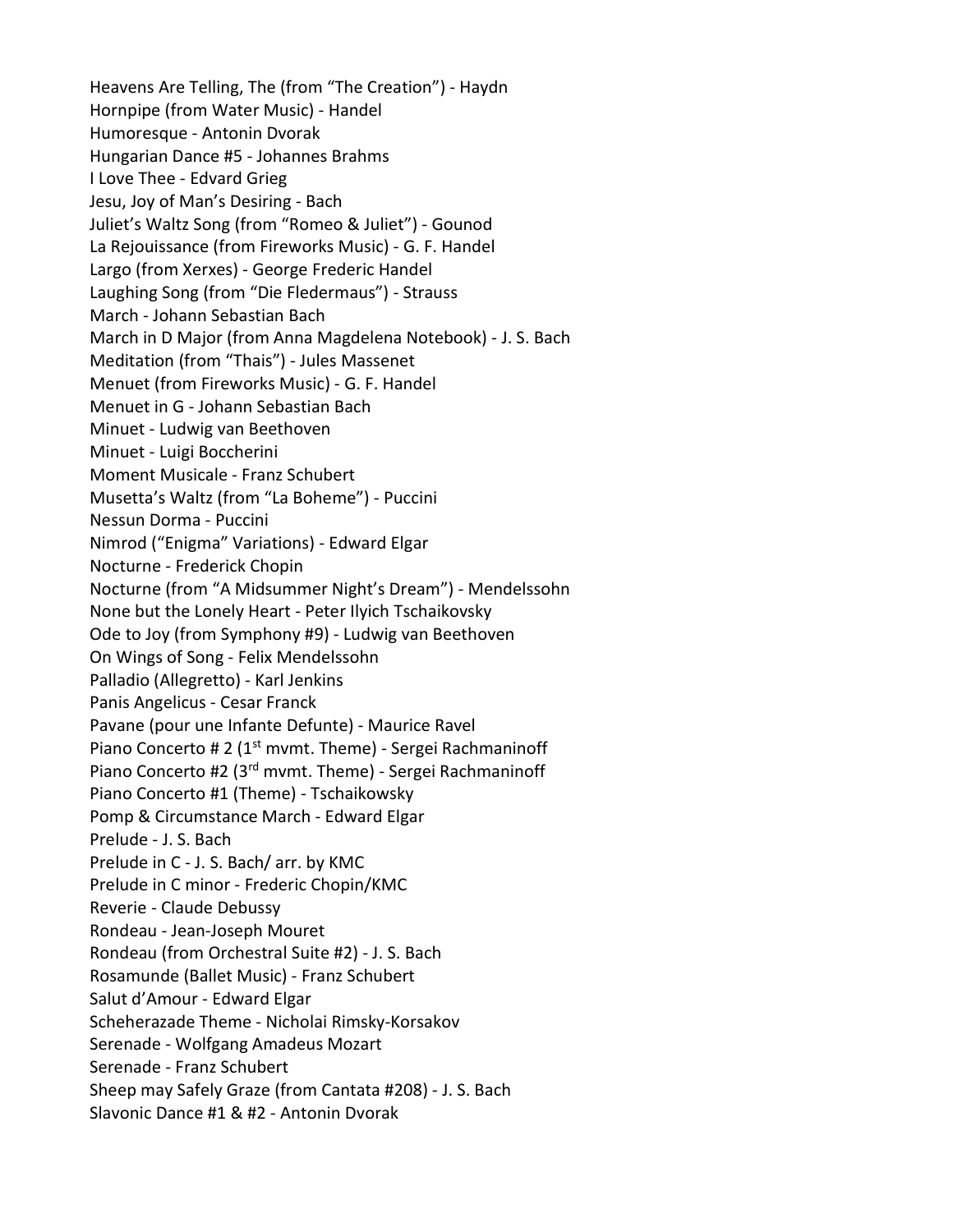Song of India (from the Legend Sadko) - Rimsky-Korsakov Spring from the "Four Seasons" - Antonio Vivaldi Spring Song - Felix Mendelssohn Summertime - George Gershwin Three Trios (Opus 32) - Franz Josef Haydn Time to Say Goodbye ("Con Te Partiro") arr. by KMC To a Wild Rose ("Woodland Sketches") - MacDowell Traumerei - Robert Schumann Trio Sonata in A minor - A. Corelli Triumphal March (from "Aida") - Giuseppe Verdi Trumpet Tune - Purcell Trumpet Voluntary - Clarke Twelve German Dances - Franz Josef Haydn Two Sonatas – Giuseppe Tartini Un Bel Di (from "Madame Butterfly) - Puccini Valse Lente (from "Coppelia") - Delibes Vienna Life - Strauss Wachet Auf (from Cantata #140) - Bach Waltz - Blue Danube - Johann Strauss, jr. Waltz - The Emperor - Johann Strauss, jr. Waltz - (from Faust - Charles Gounod Waltz - Grande Valse Brillante - Frederic Chopin Waltz - in Ab Major - Johannes Brahms Waltz - in C# Minor - Frederic Chopin Waltz - Merry Widow - Franz Lehar Waltz - Minute Waltz - Frederic Chopin Waltz - Skater's Waltz - Emil Waldteufel Waltz of the Flowers (from "The Nutcracker") - Tschaikovsky Wedding March (from "A Midsummer Night's Dream") - Mendelssohn Wedding March - Richard Wagner

## TRADITIONAL WEDDING

Bridal Chorus (from "Lohengrin") - Richard Wagner Canon in D - Johann Pachelbel Hornpipe (from Water Music) - G. F. Handel Jesu, Joy of Man's Desiring - Johann Sebastian Bach La Rejouissance (from "Fireworks") - G. F. Handel Meditation Interlude - Karen Martine Crinion Trumpet Tune - Henry Purcell Trumpet Voluntary - Jeremiah Clarke Wedding March (from "A Midsummer Night's Dream") - Mendelssohn Wedding March - Richard Wagner

## CONTEMPORARY / POP

Adore You - Harry Stiles/KMC All I Ask - Adele/KMC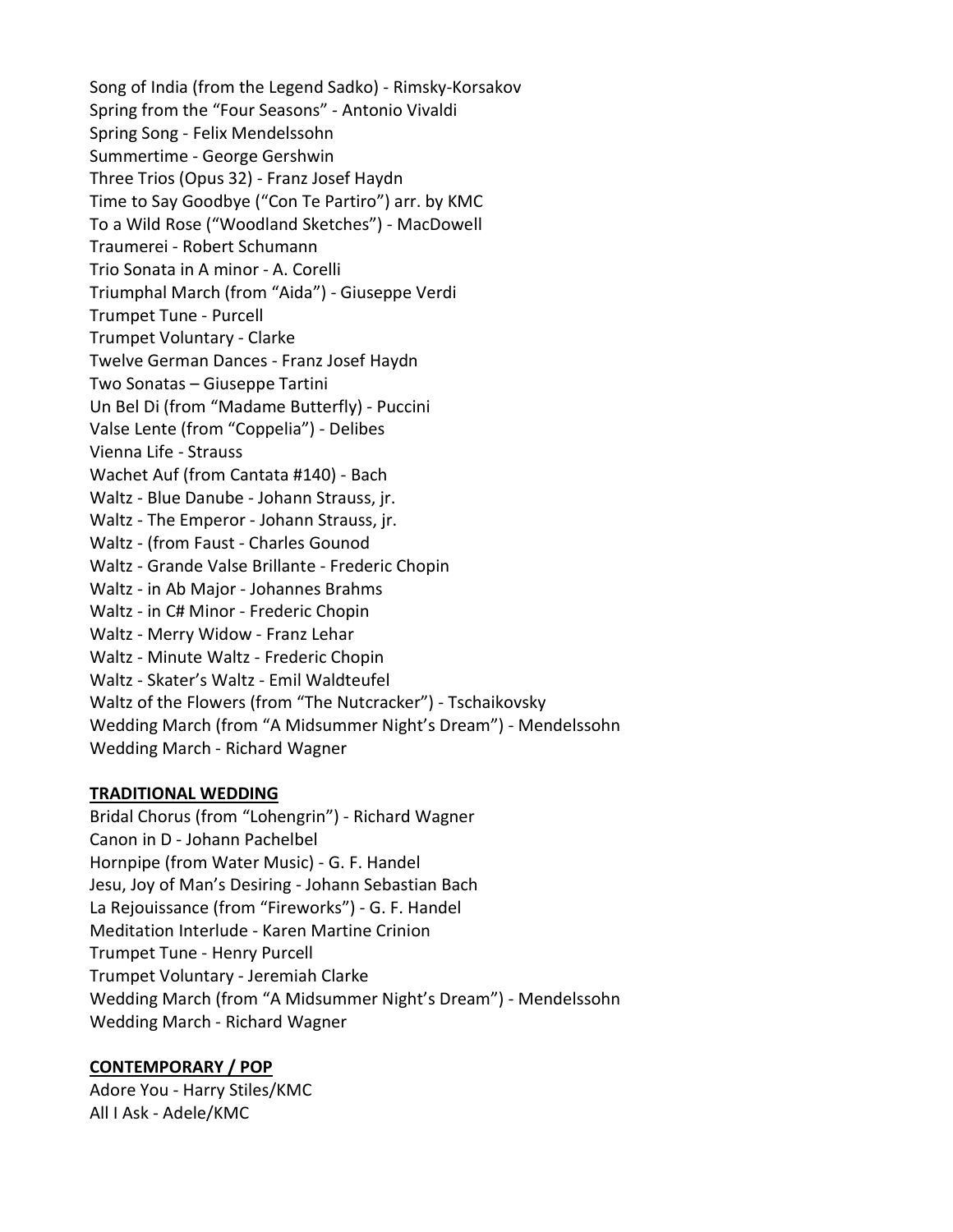All I Want is You - U2 All of Me - John Legend/KMC All You Need Is Love - Lennon/McCartney/KMC Always on My Mind (Willie Nelson)/arr. by KMC Always Remember Us this Way - Lady Gaga/KMC Always with Me (from "Spirited Away") - Youmi Kimura/KMC American Hymn, An (Theme from "East of Eden") - Holdridge/KMC And I Love You So - Don McLean/KMC Angels Among Us - Hobbs & Goodman/KMC Angels Like You (Miley Cyrus) arr. KMC At Last - Harry Warren/KMC Because You Loved Me (Celine Dion) Believer (Imagine Dragons) Best Day of My Life (American Authors) - KMC Bless the Broken Road (Rascal Flatts) - KMC Bigger Love (John Legend) - arr. by KMC Bittersweet Symphony - M. Jagger & K. Richards/KMC Can't Help Falling in Love with You - Weiss, Peretti & Creatore/KMC Can You Feel the Love Tonight? - Elton John/KMC Caring Is Creepy (The Shins) - arr. by KMC Chandelier (Sia) Chapel of Love - Ellie Greenwich/Jeff Barry Chasing Cars - Snow Patrol City of Stars (from "La La Land") - Justin Hurwitz/KMC Close to You - Burt Bacharach /KMC Come Away with Me - Norah Jones/KMC Concerning Hobbits - Howard Shore/KMC Count on Me (Bruno Mars) Count Your Blessings - Irving Berlin/KMC Dance, The (Garth Brooks) Did I Make the Most of Loving You - John Lunn/KMC Don't Stop Believin' (Journey) - arr. by KMC Don't Worry, Be Happy - Bobby McFerrin Dreaming of "Coming Home" - Jeanne Cotter/K. Crinion Edelweiss (from "The Sound of Music") - R. Rodgers/KMC Eleanor Rigby - John Lennon & Paul McCartney Endless Love - Lionell Ritchie/KMC Evergreen - Barbra Streisand /KMC Every Breath You Take (Sting) Everything I Do, I Do it for You - Bryan Adams /KMC Exit March "Mickey Mouse Club" Theme - Dodd /KMC Exit March "Rocky" Theme - Bill Conti /KMC Fields of Gold - Sting/KMC Firework (Katy Perry) - arr. by KMC Friends in Low Places - Garth Brooks/KMC From A Distance - Julie Gold/KMC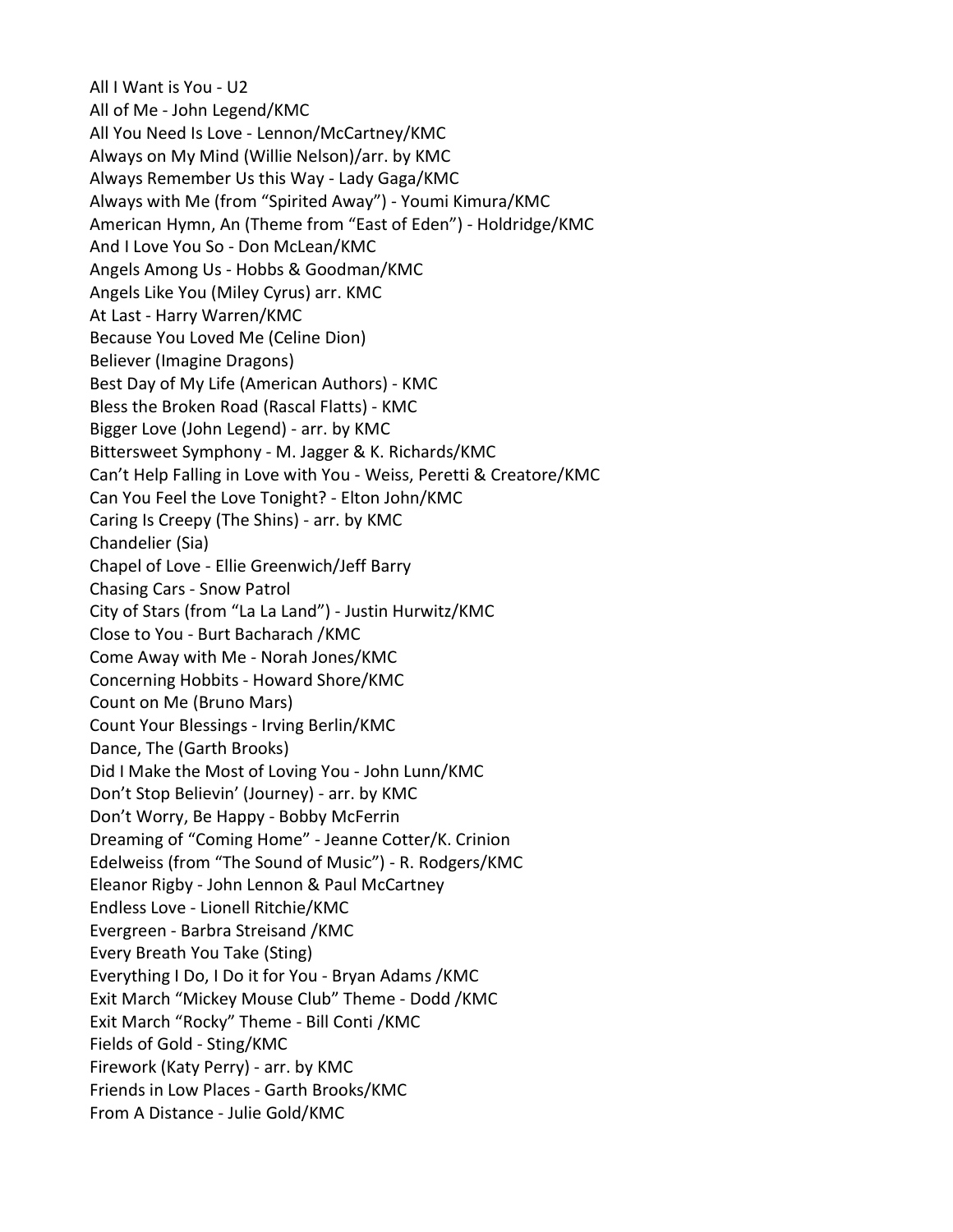From the Ground Up (Dan + Shay) - arr. by KMC From This Moment On - Shania Twain/KMC Game of Thrones - Ramin Djawadi/ arr. by Arturo Hernandez God Gave Me You - Blake Shelton/KMC God Must Have Spent a Little More Time on You (NSYNC) God Only Knows (Beach Boys) - Brian Wilson/ arr. by KMC Gold on the Ceiling (The Black Keys) Good Day for Marrying You (David Barnes) Gravity Rides Everything (Modest Mouse) - arr. by KMC Hallelujah - Leonard Cohen/KMC Halo - Beyonce/ arr. by B. Jovanovic Happy - Pharrell Williams /KMC Have I Told You Lately That I Love You? - Van Morrison/KMC Heaven (Kane Brown) High Hopes (Panic! At the Disco) How Long Will I Love You? (Ellie Goulding) How Sweet It Is to Be Loved By You I Could Fall in Love with You - Selena/KMC I Choose You (Sara Bareilles) I Do (Cherish You) - 98° - Stegall & Hall/KMC I Dreamed a Dream - Schonberg/KMC If I Were a Boy (Beyonce) If Tomorrow Never Comes - Garth Brooks/ arr. by KMC I Have a Dream - Mary Donnelly/KMC I Have Nothing - Whitney Houston I Honestly Love You (Olivia Newton John) - arr. by KMC I Hope You Dance (Lee Ann Womack) - arr. by KMC I'll Make Love to You (Boyz II Men) I Loved Her First (Heartland) I Love How You Love Me - Barry Mann/KMC Imagine - John Lennon/KMC I'm Yours - Jason Mraz I See the Light (Mandy Moore) Island in the Sun (Weezer) - Rivers Cuomo/KMC Is That Alright? (2018 A Star is Born) - arr. by KMC I Swear (All4One) - arr. by KMC It's a Beautiful Day - Michael Buble'/KMC It's Impossible (Somos Novios) - A. Manznero/KMC I Want it That Way (Backstreet Boys) /KMC I Will Always Love You - Dolly Parton I Won't Give Up - Jason Mraz I Won't Let Go (Rascal Flatts) - arr. by KMC Just the Way You Are - Billy Joel Just the Way You Are - Bruno Mars/KMC Keeper of the Stars, The - Lee, Mayo & Staley/KMC Killing Me Softly - Charles Fox/KMC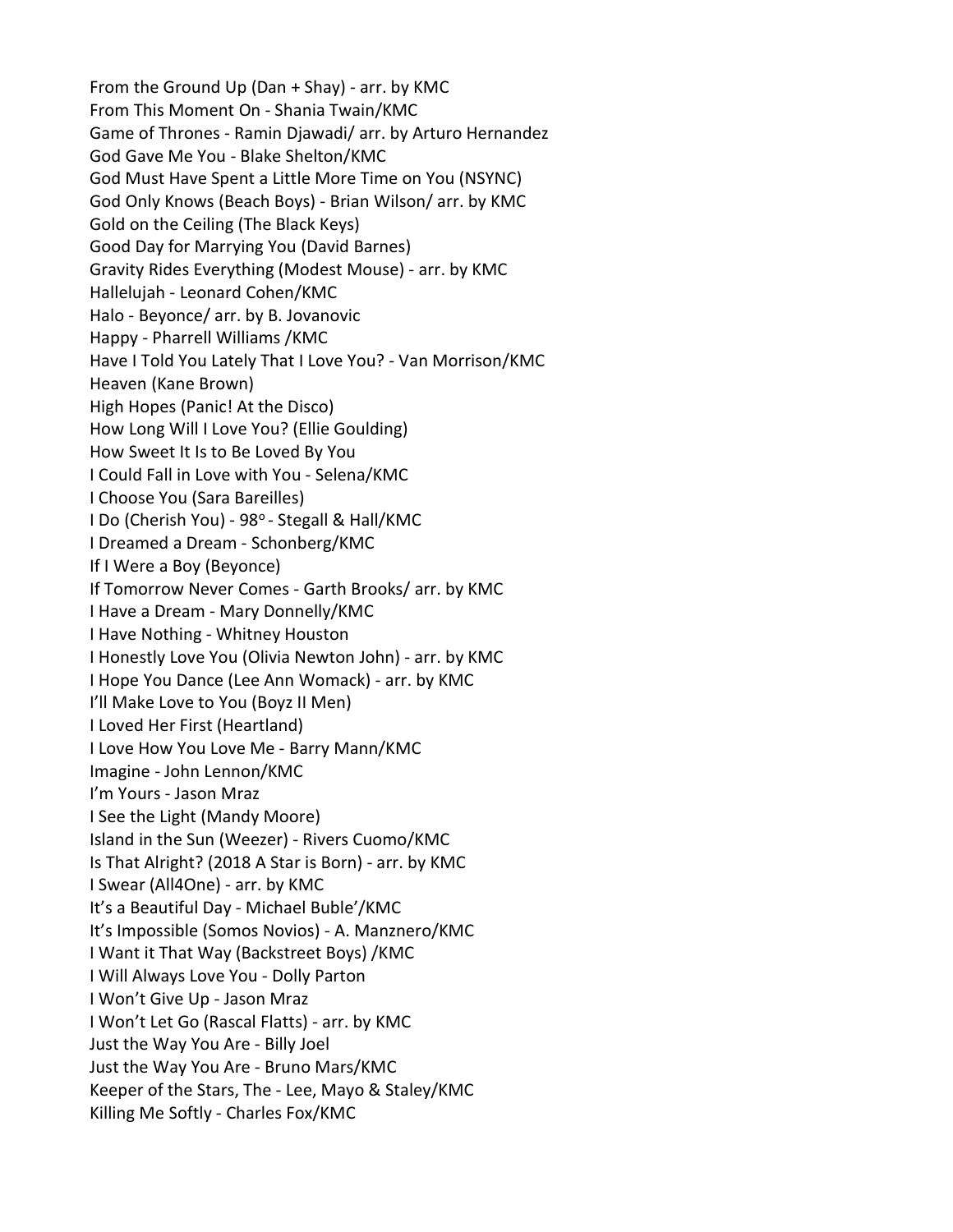Kiss the Girl - Alan Menken/KMC Lady Gaga Hit Mix - arr.by Larry Moore Lean on Me - Bill Withers /KMC Let It Be - Beatles Let it Be Me - Gilbert Becaud/KMC Lifetime (Justin Bieber) - arr. by KMC Longer (Than) - Dan Fogelberg/ arr. by KMC Love - John Lennon/KMC Love (from "The Naked Piano: Elements") - Gary Girouard/KMC Love Again (Dua Lipa) Love Me Anyway (Pink & Chris Stapleton) - arr. by KMC Love Me Like You Do (Ellie Goulding) - arr. by KMC Love Me Tender (Elvis) - arr. by KMC Love on the Brain - Rihanna Lover - Taylor Swift/KMC Love Until the End of Time, A - Lee Holdridge/KMC The Luckiest - Ben Folds Magnificent Seven, The - Elmer Bernstein/KMC Make You Feel My Love - Bob Dylan/KMC Married Life ("Up") - Michael Giacchino/KMC Marry Me (Train) Marry You (Bruno Mars) - arr. by KMC May It Be (Lord of the Rings) - Enya/KMC Meant to Be (BeBe Rexha) Mia & Sebastian's Theme ("La La Land") - Justin Hurwitz/KMC Middle, The (Jimmy Eat World) Million Dreams, A (Pink) - arr. by KMC Mr. Blue Sky (Electric Light Orchestra) My Girl - The Temptations My Heart Will Go On ("Titanic") - James Horner/KMC Nobody But You (Blake Shelton & Gwen Stefani) Nobody Does It Better - Marvin Hamlisch/ arr. by KMC No Place (Backstreet Boys) Now and Forever - Richard Marx/ arr. by KMC One Hundred Years (Five for Fighting) One Summer's Day (from "Spirited Away") - Joe Hisaishi/KMC Only Us (from "Dear Evan Hansen") - arr. by KMC Only Time (from "Sweet November") - Enya/ arr. by KMC Path of the Wind - Joe Hisaishi/KMC People ("Funny Girl") - Jule Styne/KMC Perfect - Ed Sheeran/KMC Perhaps Love - John Denver/ arr. by KMC Photograph - Ed Sheeran Prayer, The - Carole Bayer Sager & David Foster Puttin' on the Ritz - Irving Berlin/KMC Que Sera, Que Sera (What Will Be, Will Be)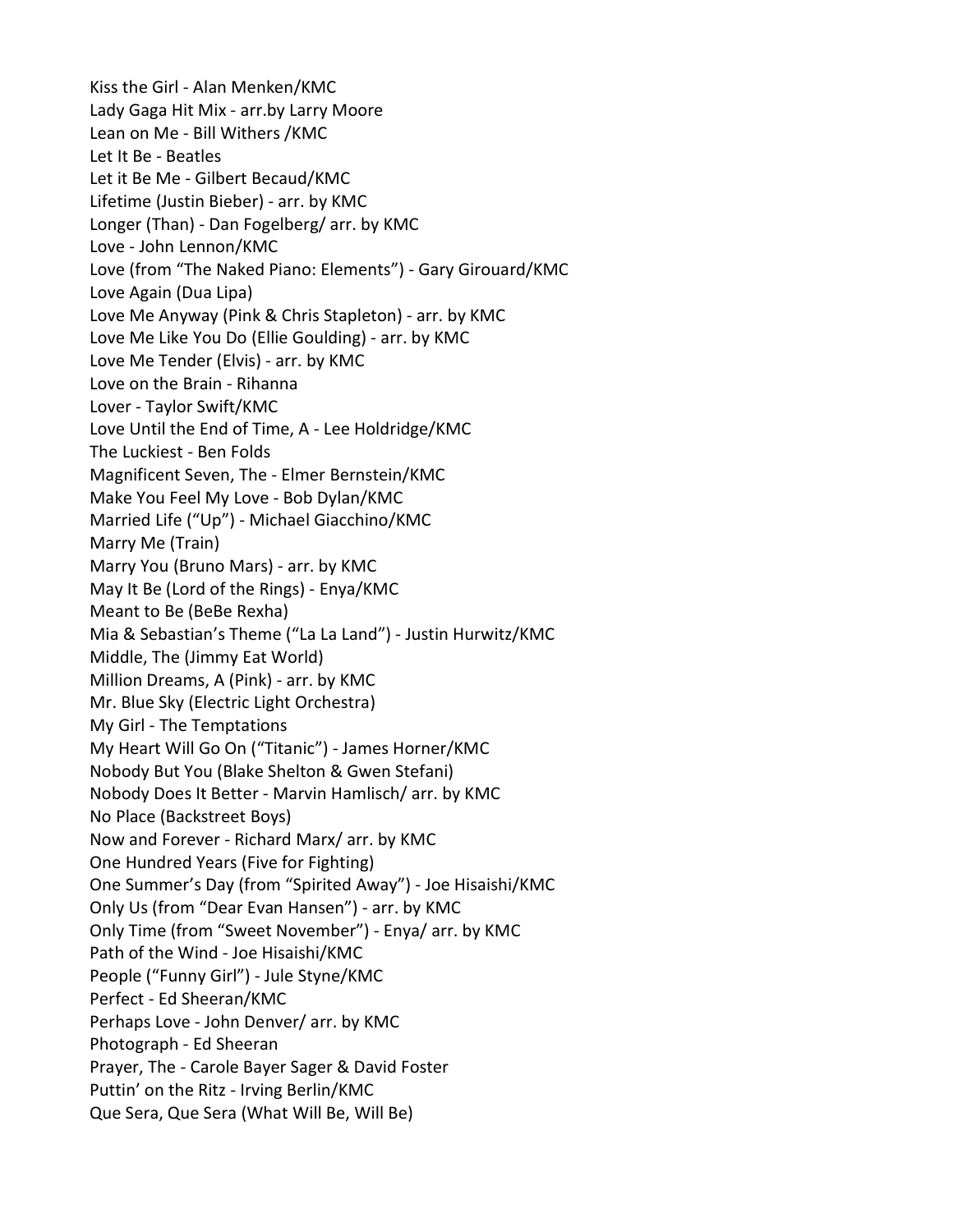Rainbow - Kacey Musgraves/arr. by KMC Rains of Castamere, The (Game of Thrones) Re-Write the Stars (The Greatest Showman) Right Here Waiting - Richard Marx/KMC River Flows in You - Yiruma Rolling in the Deep (Adele) Rose, The - Amanda McBroom/KMC Royals (Lorde) - arr. by KMC Seasons of Love (from "Rent") - Larson/Lewis Shallow (A Star is Born) - arr. by KMC She Will Be Loved - Maroon 5 September, Dancing In (Earth Wind & Fire) - White, McKay & Williams/KMC Shiver (Coldplay) - arr. by KMC Sky Full of Stars, A (Coldplay) Smile Like You Mean It (the Killers) - Flowers & Stormer/KMC Smoke on the Water - Deep Purple Someone You Loved (Lewis Capaldi) - arr. by KMC Sound of Silence, The (Simon and Garfunkel) Speak Softly, Love (from the Godfather) - Nino Rota/KMC Speechless - Dan + Shay Spirited Away - Joe Hisaishi/KMC Stay (Rihanna) Stay with Me - arr. by KMC Sucker - Jonas Brothers Sweet Child O' Mine (Guns n' Roses) Take My Breath Away (Top Gun) - Moroder & Whitlock/KMC Take On Me (a Ha) Terms of Endearment Theme - Michael Gore/KMC Then You Look at Me (Celine Dion) This I Promise You (NSYNC) - Marx/KMC This I Promise You (Ronan Keating) - arr. by KMC This Will Be An Everlasting Love (Natalie Cole) Thousand Years, A ("Breaking Dawn" Twilight) - Hodges & Perri/KMC Through the Eyes of Love (Theme from Ice Castles) - Marvin Hamlisch/KMC Through the Years - Kenny Rogers/KMC Time in a Bottle - Jim Croce/KMC Today (Smashing Pumpkins) - William Corgan/KMC To Love You More (Celine Dion) True Colors (Cyndi Lauper) - arr. by KMC Turning Page - R. C. O'Neal/KMC Twelfth of Never - Jerry Livingston/KMC Unanswered Prayers - Garth Brooks/KMC Unchained Melody - Alex North/KMC Unforgettable (Nat Cole) - arr. by KMC Uptown Funk (Bruno Mars) Viva la Vida - Coldplay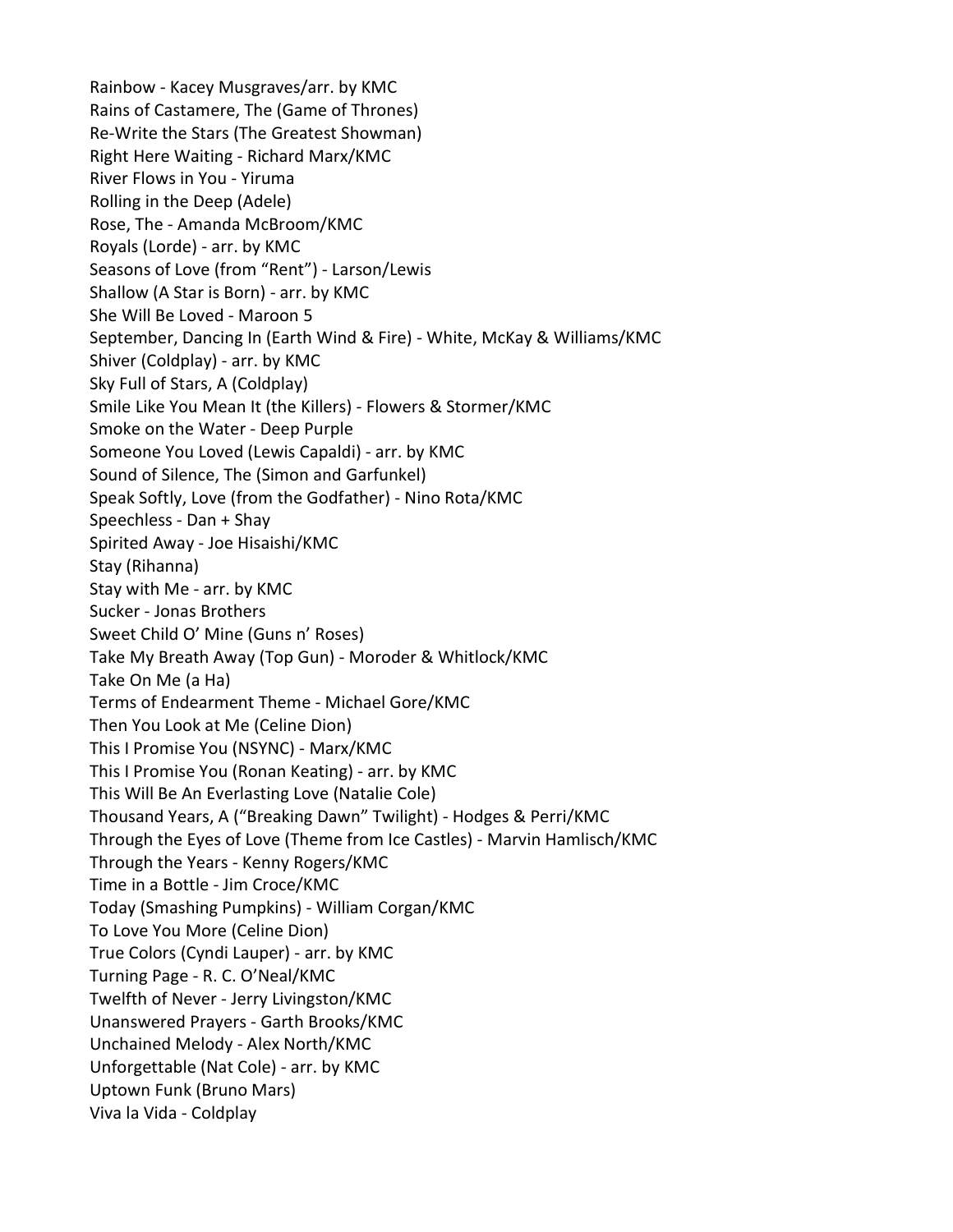Way You Look Tonight, The - Jerome Kern/KMC We Don't Talk About Bruno (from "Encanto") - Lin-Manuel Miranda We Found Love - Rihanna We've Only Just Begun - R. Nichols /KMC What a Wonderful World - Weiss & Theile /KMC What Are You Doing the Rest of Your Life? - Michel Legrand/KMC What the World Needs Now is Love - Burt Bacharach /KMC When I Fall in Love - Young & Heyman/KMC When You Wish Upon a Star - Leigh Hatline/ arr. by KMC Whiter Shade of Pale, A - Reid & Booker Whole New World, A (Disney) Will You Still Love Me Tomorrow? - Carole King/KMC Without You (Usher) - David Guetta/KMC With This Ring - Jeff Pits Yellow - Coldplay Yesterday - John Lennon & Paul McCartney You Are So Beautiful - Billy Preston & Bruce Fisher/KMC You Are the Best Thing - Ray LaMontagne You Are the Reason - Calum Scott/KMC You Are the Sunshine of My Life - Stevie Wonder/ arr.by KMC You'll Be in My Heart - Phil Collins/KMC You Needed Me - Randy Goodrum/KMC You Raise Me Up - Loveland & Graham/KMC You're Still the One - Shania Twain/KMC You've Got a Friend - Carole King/KMC

## MOVIES / BROADWAY / TV

Adagio for Strings (music from "Platoon") - Barber All I Ask of You (from "Phantom of the Opera") - A. L. Webber All the Way (from The Joker is Wild) - J. Van Heusen/KMC Always Remember Us this Way (A Star is Born) - Lady Gaga/KMC Always with Me (from "Spirited Away") - Youmi Kimura/KMC American Hymn, An (Theme from "East of Eden") - Holdridge/KMC Anywhere the Heart Goes (from "Thorn Birds") - Henry Mancini Beauty and the Beast - Alan Menken/KMC Because You Loved Me (from "Up Close & Personal") Brian's Song (The Hands of Time) - Michel Legrand/KMC Brigadoon (selections) - Lerner & Loewe Cabaret - John Kander/KMC Can You Feel the Love Tonight? (from "Lion King") - Elton John/KMC Chasing Cars (from "Just Go With It") - Snow Patrol Cheek to Cheek (from "Top Hat") - Irving Berlin/KMC City of Stars (from "La La Land") - Justin Hurwitz/KMC Concerning Hobbits - Howard Shore/KMC Days of Wine & Roses - Henry Mancini Downton Abbey Theme - John Lunn/KMC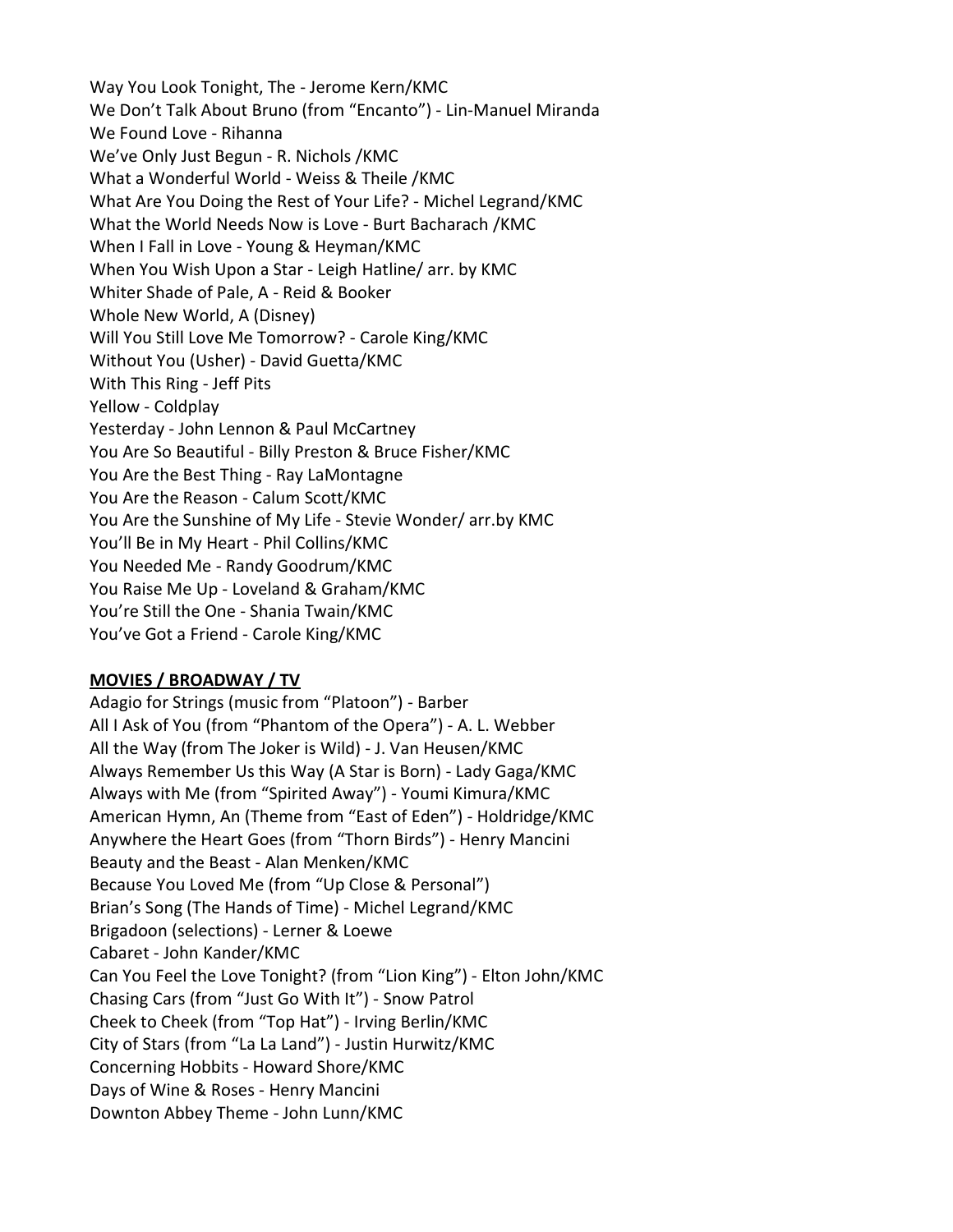Dream is a Wish Your Heart Makes, A ("Cinderella") – arr. by KMC Drink with Me to Days Gone By (from "Les Miserables") Edelweiss (from "The Sound of Music") - Richard Rodgers/KMC Eighteenth Variation - Rhapsody (Somewhere in Time) - Rachmaninoff Endless Love - Lionel Richie/KMC Entertainer, The - Scott Joplin Every Breath You Take (from "The Police") - Sting Fiddler on the Roof (selections) - Sheldon Harnick & Jerry Bock Forrest Gump "Feather Theme" - Alan Silvestri Funeral March for a Marionette (Alfred Hitchcock Theme) - Gounod Game of Thrones - Ramin Djawadi/ arr. by Arturo Hernandez Give My Regards to Broadway - George M. Cohan Harry Potter Movie Selections:

- 1. Dumbledore's Army
- 2. Fireworks (Order of the Phoenix)
- 3. Friends, The
- 4. Harry & Hermione
- 5. Hedwig's Theme
- 6. Hogwarts' Hymn
- 7. Hogwarts' March
- 8. In Noctem
- 9. Leaving Hogwarts
- 10. Lily's Theme
- 11. Neville's Waltz
- 12. Statues
- 13. Potter Waltz

I Dreamed a Dream (from "Les Miserables") - Schonberg/KMC

If I Loved You - Rodgers & Hammerstein/KMC

I Have Nothing (from "The Bodyguard") - Whitney Houston

I Only Have Eyes for You (from "Dames")

I See the Light (Mandy Moore - from "Tangled")

Is That Alright? (2018 A Star is Born) - arr. by KMC

Jurassic Park (Theme from) - John Williams/KMC

Kiss the Girl (from "The Little Mermaid") - Alan Menken/KMC

Love Is a Many-Splendored Thing - Sammy Fain/ arr. by KMC

Love Me Like You Do (from "Fifty Shades") - arr. by KMC

Magnificent Seven, The - Elmer Bernstein/KMC

Mary Poppins Medley - Richard & Robert Sherman

Mary Poppins Selections:

 Chim Chim Cher-ee Feed the Birds I Love to Laugh Jolly Holiday Let's Go Fly a Kite The Life I Lead The Perfect Nanny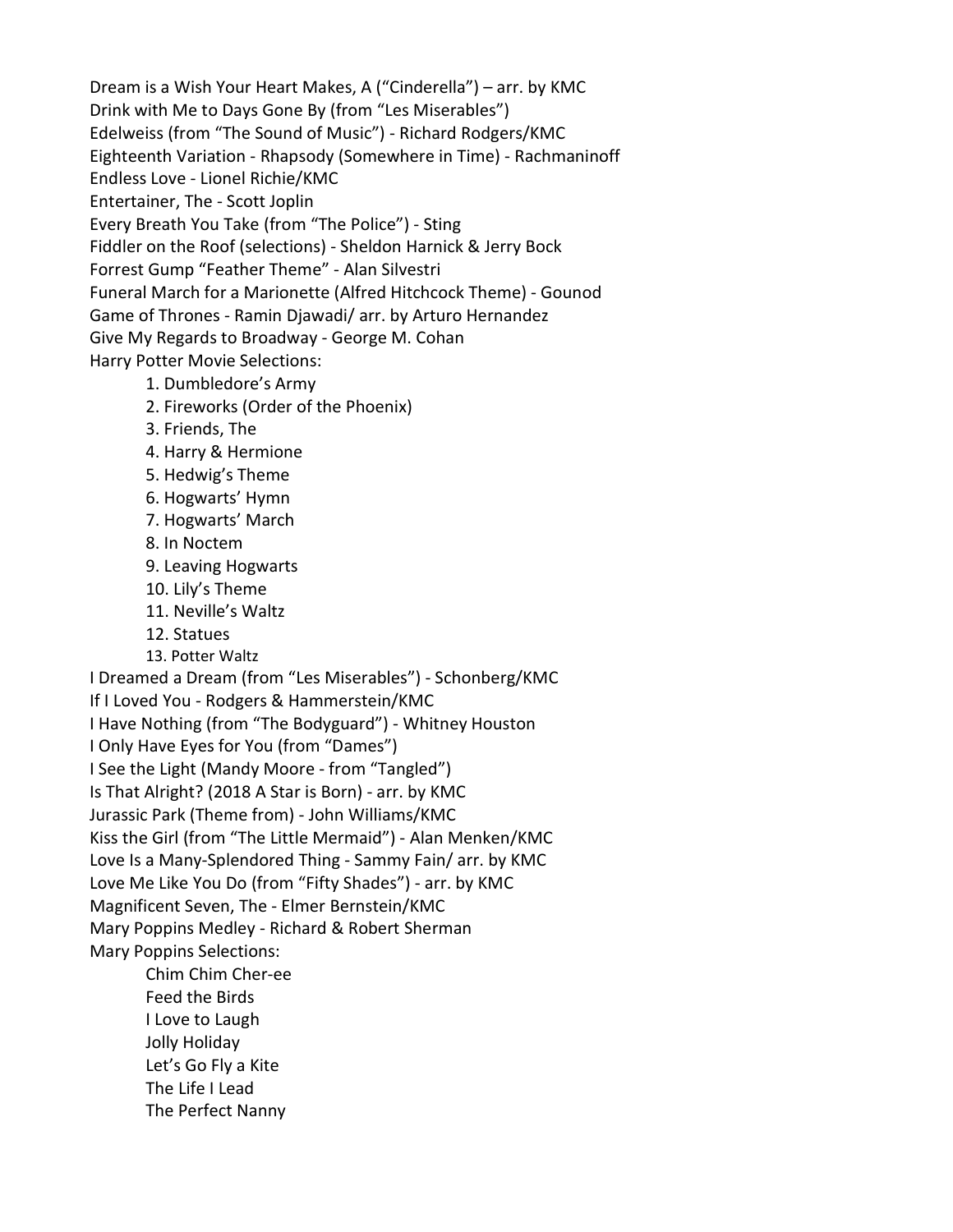Sister Suffragette A Spoonful of Sugar Stay Awake Step in Time Supercalifragilisticexpialidocious May It Be (Lord of the Rings) - Enya/KMC Memory (from "CATS") - Andrew Lloyd Webber/KMC Mia & Sebastian's Theme (from "La La Land") - Justin Hurwitz/KMC Million Dreams, A (The Greatest Showman) - arr. by KMC Mission Impossible - Lalo Schifrin/ arr.by Larry Moore Mona Lisa - Jay Livingston & Ray Evans Moon River - Johnny Mercer & Henry Mancini Mr. Blue Sky (Avengers) Music of the Night, The (from "Phantom of the Opera") - Webber My Heart Will Go On (from "The Titanic") - J. Horn/KMC Nadia's Theme ("Young and the Restless") - DeVorzon & Botkin /KMC New York, New York - John Kander/KMC One Hand, One Heart (from" West Side Story") - L .Bernstein/KMC One Summer's Day (from "Spirited Away") - Joe Hisaishi/KMC Only Us (from "Dear Evan Hansen") - arr. by KMC Orchard House (from Little Women) - arr. by KMC Over the Rainbow - Harold Arlen /KMC People (from Funny Girl) - Jule Styne Rains of Castamere, The (Game of Thrones) Re-Write the Stars (The Greatest Showman) Romantic Flight (from "How to Train Your Dragon") Rose, The (from "The Rose") - Amanda McBroom/KMC Schindler's List Theme - John Williams/KMC Seasons of Love (from "Rent") - Larson/Lewis Secret Wedding, The (from "Braveheart") - James Horner/KMC Shallow (A Star is Born) - arr. by KMC Skyfall ("007") - Adele Adkins/ arr. by KMC Somewhere, My Love (Lara's Theme from "Dr. Zhivago") - Jarre/KMC Song From Moulin Rouge ("Where is Your Heart?) - Engvick & Auric Sound of Music, The - Richard Rodgers/KMC Speak Softly, Love (from The Godfather) - Nino Rota/KMC "Star Wars" Selections - John Williams/ arr. by KMC

- 1. Main Theme
- 2. Duel of the Fates
- 3. Across the Stars
- 4. Battle of the Heroes
- 5. Cantina Band
- 6. Princess Leia's Theme
- 7. The Throne Room
- 8. The Imperial March (Darth Vader's Theme)
- 9. Lapti Nek (Jabba's Palace Band)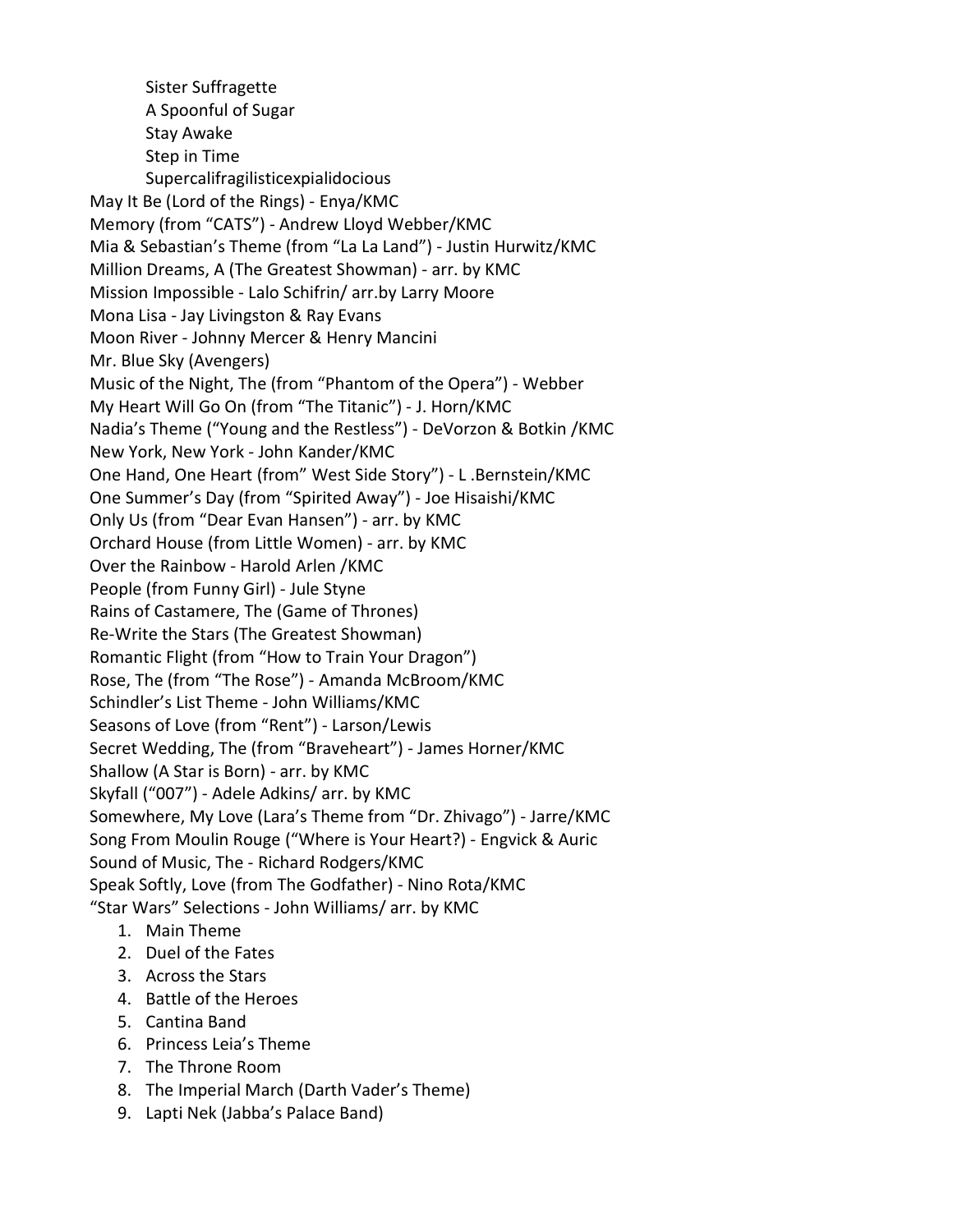10. May the Force Be with You Take My Breath Away (Top Gun) - Moroder & Whitlock/KMC Tango "Por una Cabeza" (from "Scent of a Woman") - Gardel/La Pera Terms of Endearment Theme - Michael Gore/KMC Theme from "Love Story" - Henry Mancini/KMC Theme from "Nicolas & Alexandra" - R .R. Bennett/KMC Then You Look at Me (from "Bicentennial Man") Thorn Birds Suite - Henry Mancini Thousand Years, A (from "Breaking Dawn") - Hodges & Perri/KMC Through the Eyes of Love (Theme from Ice Castles) - Marvin Hamlisch Til There Was You (from "The Music Man") - Meredith Wilson/KMC True Colors ("Trolls) - Cyndi Lauper/KMC Turning Page (from the "Twilight" Saga) We Don't Talk About Bruno (from "Encanto") - Lin-Manuel Miranda What Are You Doing the Rest of Your Life? - Michel Legrand/KMC When You Wish Upon a Star - Leigh Hatline/ arr. by KMC Whole New World, A (from "Aladdin") You'll Never Walk Alone (from "Carousel") - Rogers & Hammerstein You Made Me Love You - J.V. Monaco/KMC You Must Love Me ("Evita") - A. L. Webber /KMC Zip-A-Dee-Doo-Dah - Allie Wrubel/KMC

## **COUNTRY**

Always on My Mind (Willie Nelson)/arr. by KMC Amazed - Green, Mayo & Lindsey/KMC Angels Among Us - Hobbs & Goodman/KMC Arkansas Traveler - American Fiddle Tune Bless the Broken Road (Rascal Flatts) - KMC Bones, The (Maren Morris) Chattahoochie (Alan Jackson) Chicken Reel - American Fiddle Tune Crazy - Willie Nelson/KMC Dance, The (Garth Brooks) Forever and Ever, Amen (Randy Travis) From the Ground Up (Dan + Shay) - arr. By KMC God Gave Me You (Blake Shelton) - Dave Barnes/KMC Go Rest High on that Mountain - Vince Gill/arr. by KMC Happy Trails - Dale Evans Heaven (Kane Brown) Hillbilly HoeDown - American Folk Tunes If Tomorrow Never Comes - Garth Brooks/ arr. by KMC I Honestly Love You (Olivia Newton John) - arr. by KMC I Hope You Dance (Lee Ann Womack) - arr. by KMC I Loved Her First (Heartland) I Swear (John Michael Montgomery) - arr. by KMC I Will Always Love You - Dolly Parton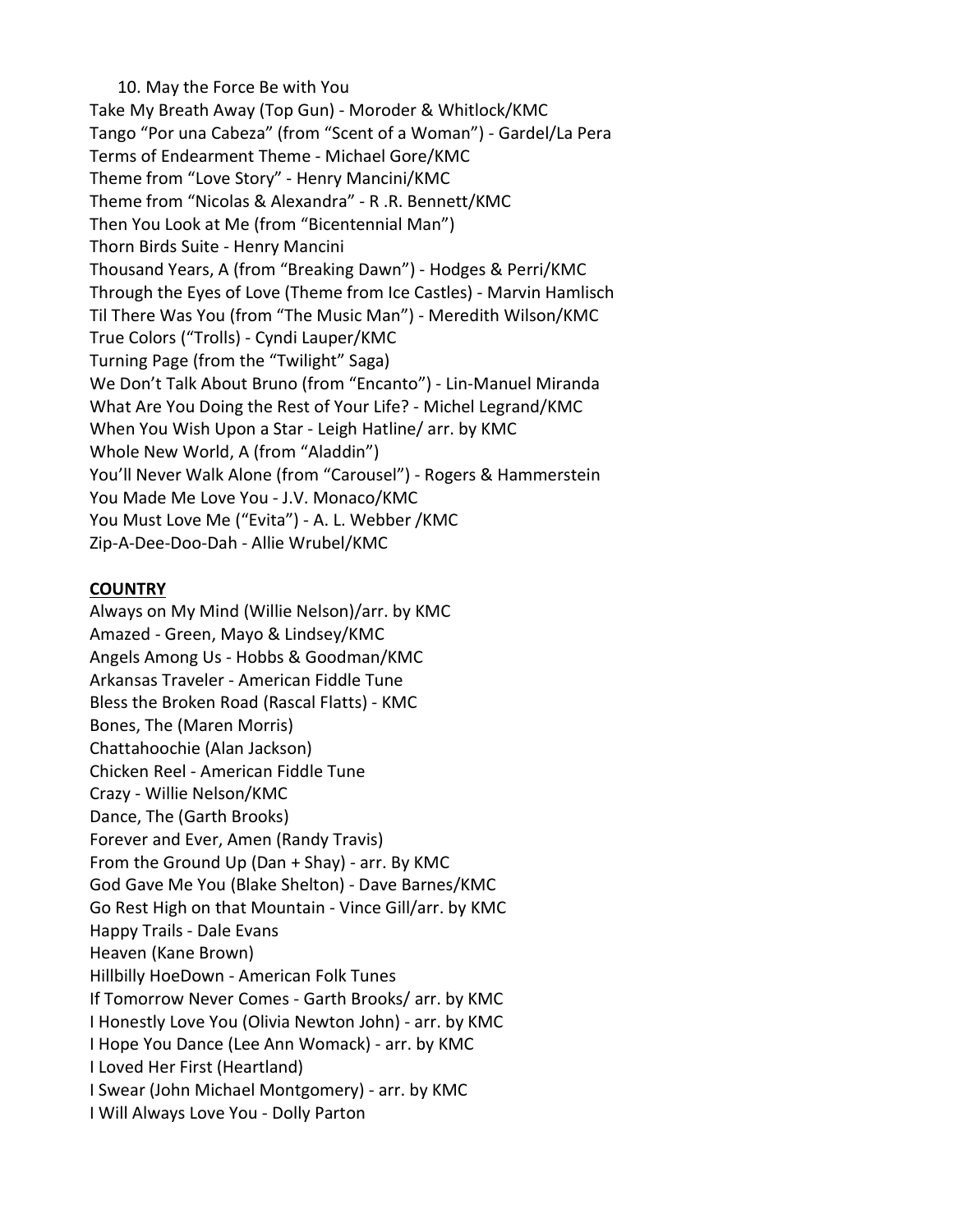I Wish I Was Eighteen Again - Sonny Throckmorton/KMC I Won't Let Go (Rascal Flatts) - arr. by KMC Keeper of the Stars, The - Lee, Mayo & Staley/KMC Love Can Build a Bridge - Naomi Judd/KMC Love Me Anyway (Pink & Chris Stapleton) - arr. by KMC Make the World Go Away - Hank Cochran/KMC Meant to Be (BeBe Rexha & Florida Georgia Line) My Home's in Montana - Traditional Nobody But You (Blake Shelton & Gwen Stefani) Rainbow - Kacey Musgraves/ arr. by KMC Shenandoah - American Folk Song Sourwood Mountain - Mountain Tune Speechless (Dan + Shay) Stuck Like Glue (Sugarland) - Carter, Bush, Nettles & Griffin/KMC Through the Years - Kenny Rogers/KMC Unanswered Prayers - Garth Brooks/KMC When I Said I Do - Clint Black/KMC You Are My Sunshine - Davis & Mitchell/KMC You Raise Me Up - Loveland & Graham/ arr. by KMC You're Still the One - Shania Twain/KMC

## **OLDIES**

Alexander's Ragtime Band - Irving Berlin All the Way (from "The Joker is Wild") - J. Van Heusen Band Played On, The - C. B. Ward & J. F. Palmer Believe Me, If All Those Endearing Young Charms - Thomas Moore By the Light of the Silvery Moon - G. Edwards & E. Madden Can't Help Falling in Love with You - Weiss, Peretti & Creatore/KMC Can't Help Lovin' Dat Man of Mine - Jerome Kern/KMC Chapel of Love - Ellie Greenwich/Jeff Barry Cheek to Cheek (from "Top Hat") - Irving Berlin/KMC Danube Waves Waltz - Ivanovici Days of Wine and Roses - Henry Mancini Drink to Me Only with Thine Eyes - traditional Entertainer, The - Scott Joplin Fascination - Bill Hansen & F. D. Marchetti Fly Me to the Moon - Bart Howard/KMC For Me and My Gal - Gus Meyer, E. Leslie & E. Ray Goetz Glory of Love, The - Billy Hill/KMC Good Old Summertime, In the - G. Evans & Ren Shields Happy Trails - Dale Evans I Left My Heart in San Francisco - Douglas Cross & George Cory I Only Have Eyes for You (from "Dames") - Henry Warren/ arr.by D .Jessie La Vie en Rose - Louiguy/ KMC Let Me Call You Sweetheart - Leo Friedman & Beth Whitson Love Me Tender (Elvis)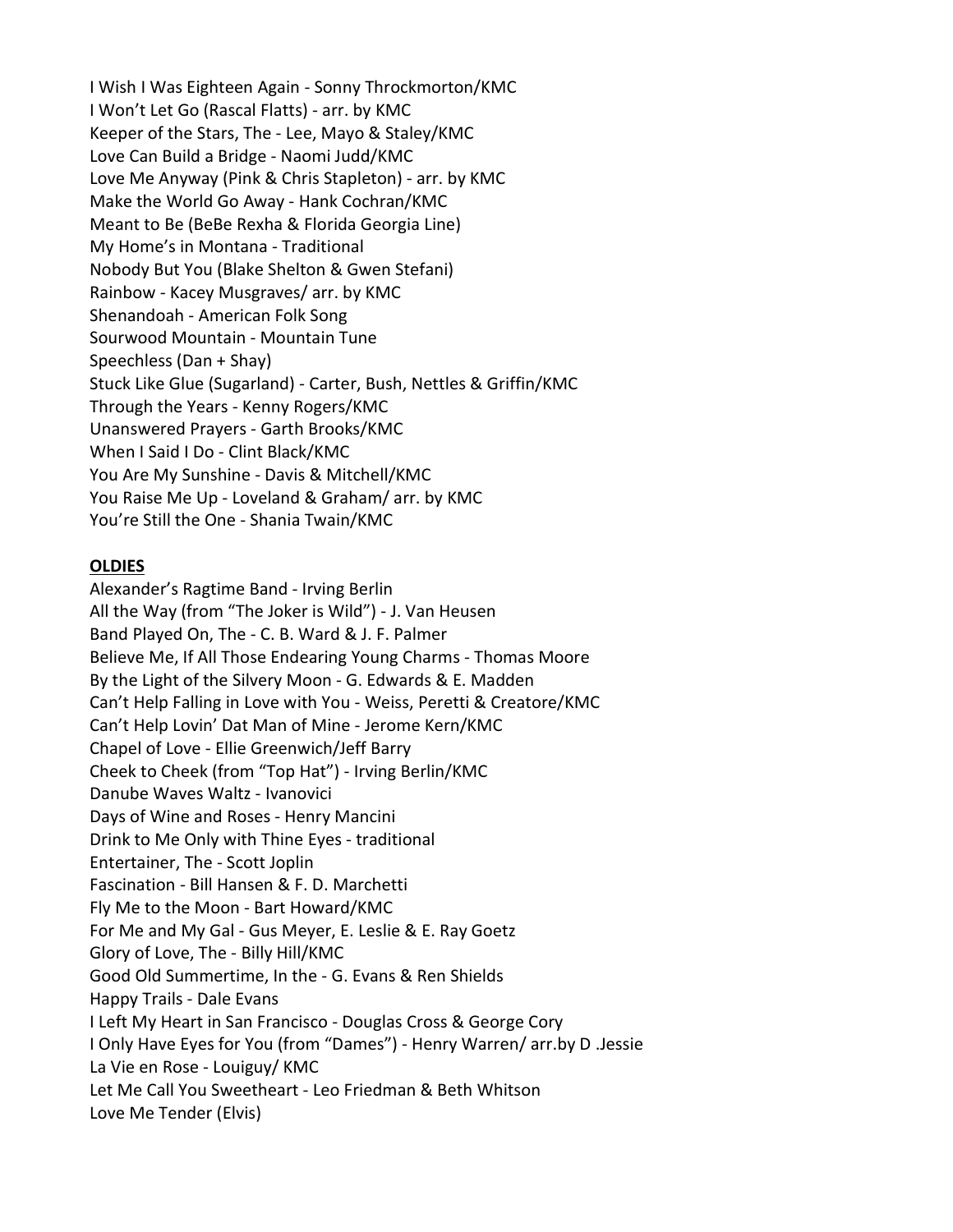Love Is a Many-Splendored Thing - Sammy Fain/KMC Make the World Go Away - Hank Cochran/KMC Mona Lisa - Jay Livingston & Ray Evans Moon River - Johnny Mercer & Henry Mancini Over the Rainbow - Harold Arlen /KMC Puttin' on the Ritz - Irving Berlin/KMC Que Sera, Que Sera (What Will Be, Will Be) Sentimental Journey - Bud Green, Les Brown & Ben Homer Smile - Charles Chaplin/KMC Song from Moulin Rouge, The (Where is Your Heart?) - Engvick & Auric Spanish Eyes - Bert Kaempfert Sweetheart of Sigma Chi - arr. by KMC Thanks for the Memory - Leo Robin & Ralph Rainger Twelfth of Never, The - Jerry Livingston/KMC Unforgettable (Nat King Cole) - arr. by KMC Way You Look Tonight, The - Jerome Kern/KMC What a Wonderful World - Weiss & Theile/KMC When I Fall in Love - V. Young & E. Heyman/KMC You Are My Sunshine - Davis & Mitchell/KMC You Made Me Love You - J. V. Moncao/KMC You Send Me - Sam Cooke/ arr.by KMC Young at Heart - Johnny Richards /KMC

#### **CHRISTIAN**

Amazing Grace - Early American Melody Ave Verum Corpus - Mozart Blessed Assurance - hymn Blessing, The (Kari Jobe) - arr. by KMC Come Thou Fount of Every Blessing - traditional/arr. by R. Valadez Dona Nobis Pacem - Old Latin Hymn Fairest Lord Jesus - hymn Faith of Our Fathers - hymn Gift of Love, The - folk tune Good Day for Marrying You (David Barnes) Go Rest High on that Mountain - Vince Gill/KMC Go Tell it on the Mountain - Spiritual He's Got the Whole World in His Hands - Spiritual How Beautiful - Twila Paris/ arr.by KMC How Great Thou Art - traditional I Believe - Drake, Graham, Shirl & Stillman I Can Only Imagine (Mercy Me) - arr. by KMC It Is Well (Kristene Dimarco) It Is Well with My Soul - Phillip Bliss Just a Closer Walk with Thee - Spiritual Let There Be Peace on Earth - Sy Miller & Jill Jackson/KMC Lord's Prayer, The - Albert Hay Malotte/KMC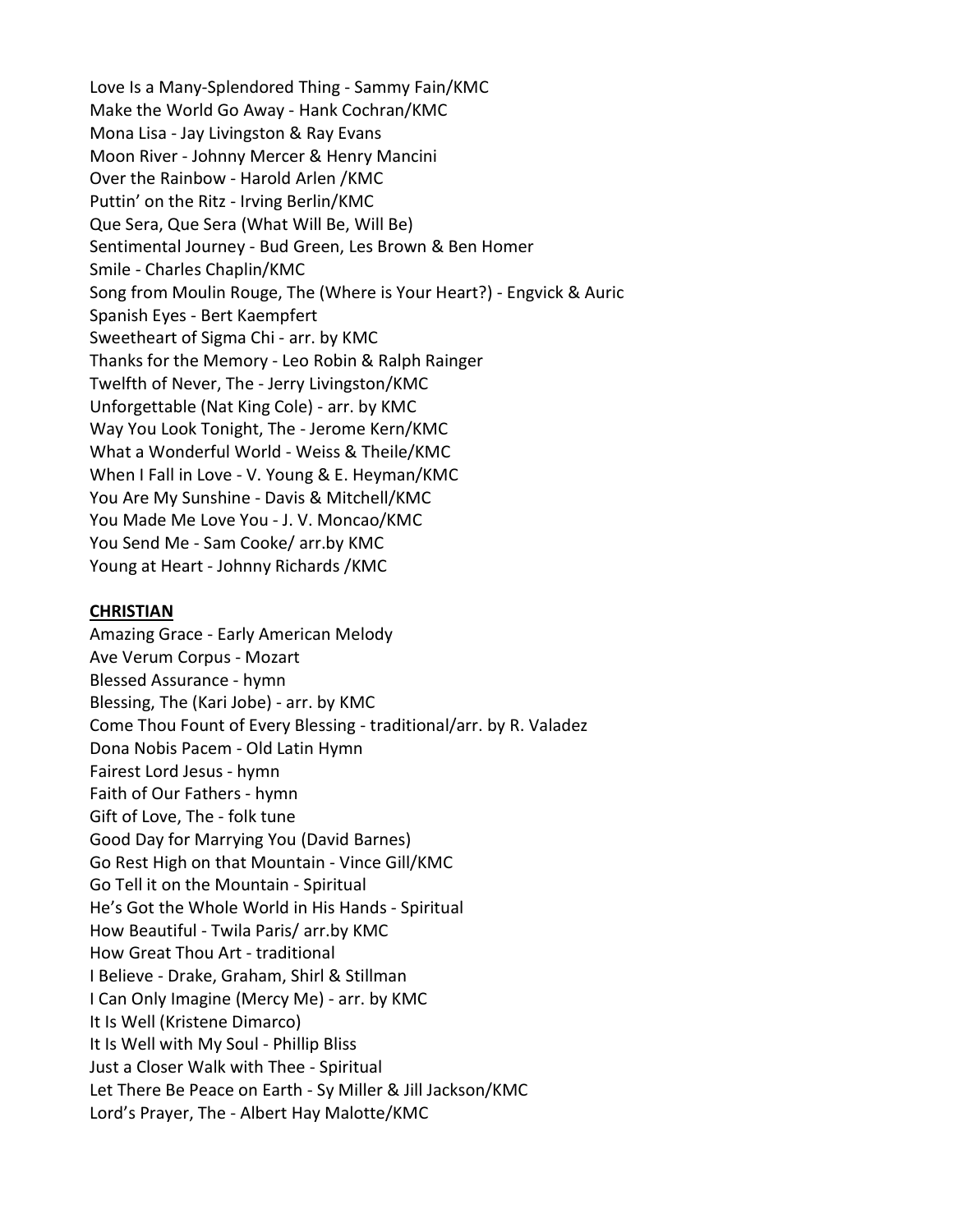Make Me a Channel of Your Peace - Sebastian Temple/KMC Mighty Fortress Is Our God, A - Martin Luther Morning Has Broken - Gaelic Hymn Tune/KMC Nobody Knows the Trouble I've Seen - Spiritual Oceans (Where Feet May Fail) - Hillsong United O Come to the Altar (Elevation Worship) Old Hundredth (The Doxology) Old Rugged Cross, The - hymn Onward Christian Soldiers - Sir Arthur Sullivan Panis Angelicus - Franck Pie Jesu - Andrew Lloyd Webber /KMC Prayer, The - Carole Bayer Sager Revelation Song - Kari Jobe Seek Ye First the Kingdom of God So Will I (100 Billion X) - Hillsong United Surely the Presence of The Lord is in this Place Were You There? - Spiritual You Raise Me Up (Josh Groban) - arr. by KMC

## SPIRITUAL/GOSPEL

Deep River - Spiritual Give Me That Old Time Religion - Spiritual Go Rest High on that Mountain - Vince Gill/KMC Go Tell It on the Mountain - Spiritual He's Got the Whole World in His Hands - Spiritual Higher Ground - C. Gabriel/KMC I'll Fly Away - Albert Bromley/KMC It is Well with My Soul - Phillip Bliss/KMC Just a Closer Walk with Thee - Spiritual /KMC Lift Ev'ry Voice and Sing - J. Johnson/KMC Love Can Build a Bridge - Naomi Judd/KMC Nobody Knows the Trouble I've Seen - Spiritual Old Rugged Cross, The - hymn Sometimes I Feel Like a Motherless Child - Spiritual Surely the Presence of The Lord is in this Place Swing Low, Sweet Chariot - Spiritual Were You There? - Spiritual Why Me, Lord? - Kris Kristofferson/KMC

#### ETHNIC

Barbara Polka - F. Kovarik Blessing, The (Celtic Women) - arr. by KMC Celtic Classics Collection - arr. by Carole Rabinowitz Dance to You Shadow - folksong from the Hebrides My Love is Like a Red, Red Rose -Scottish Folk Song Flow Gently, Sweet Afton - Scottish Folk Song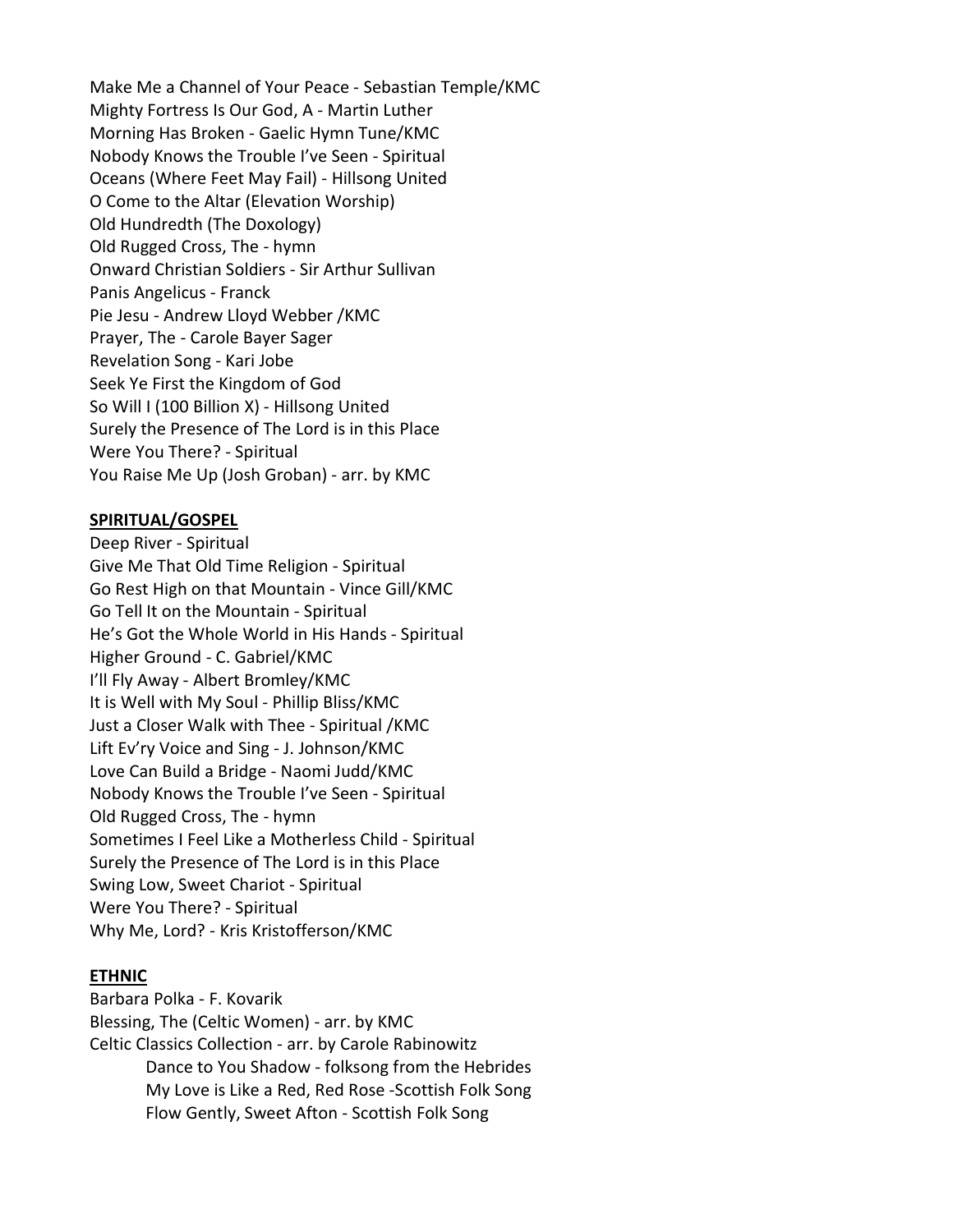Morgan Magan - Irish Folk Song Lily of the West - Traditional Mick McGuire - Irish Folk Song Highland Cathedral From the East (Oriental Overture) - Merle J. Isaac Funiculi, Funicula - Luigi Denza/ arr.by Bill Thorp Hava Nagila and Tsena, Tsena - Traditional Jewish Irish Air (Si Bheag, Si Mhor) - Irish air Irish Washerwoman, The - Irish Jig Irish Wedding Song, The - Ian Betteridge/KMC It's Impossible (Somos Novios) - A. Manzanero/KMC Jewish Traditional: Erev Shel Shoshanim (Wedding Processional) Y'rushalayim Shel Zahov (Jerusalem of Gold) Bashana Yedid Nefesh (Wedding Processional Dodi Li (Bridal March) Simon Tov/Chosen Kalle Mazel Tov (Wedding Recessional) Old Yeshoma (Wedding Recessional) Hava Nagila/Tsena Tsena Ose Shalom/Hevenu Shalom Aleychem Oif'n Pripetshok La Bamba - Mexican Folk Song La Paloma (The Dove) - Sebastian Yradier Las Mananitas (Mexican Happy Birthday Song) Loch Lomond/Flow Gently Sweet Afton - traditional Scottish Londonderry Air (Danny Boy) - Traditional Irish Melody Lord of the Dance - Ronin Hardiman Mobarek Bad - arr. by Fariborz Lachini My Lagan Love - traditional/arr. by David Downes Spanish Eyes - Bert Kaempfert Tango ("Por una Cabeza") - Carlos Gardel / Alfredo La Pera Two Guitars - Russian Gypsy Folk Song Wearing of the Green, The - Irish Air When Irish Eyes Are Smiling - E. Ball, C. Olcott & G. Graff

## JAZZ

Alexander's Ragtime Band - Irving Berlin At Last - Harry Warren/KMC Can't Help Lovin' Dat Man of Mine - Jerome Kern/KMC Entertainer, The - Scott Joplin Play for Me a Simple Melody - Irving Berlin/ KMC Puttin' on the Ritz - Irving Berlin/KMC You Are the Best Thing - Ray LaMontagne